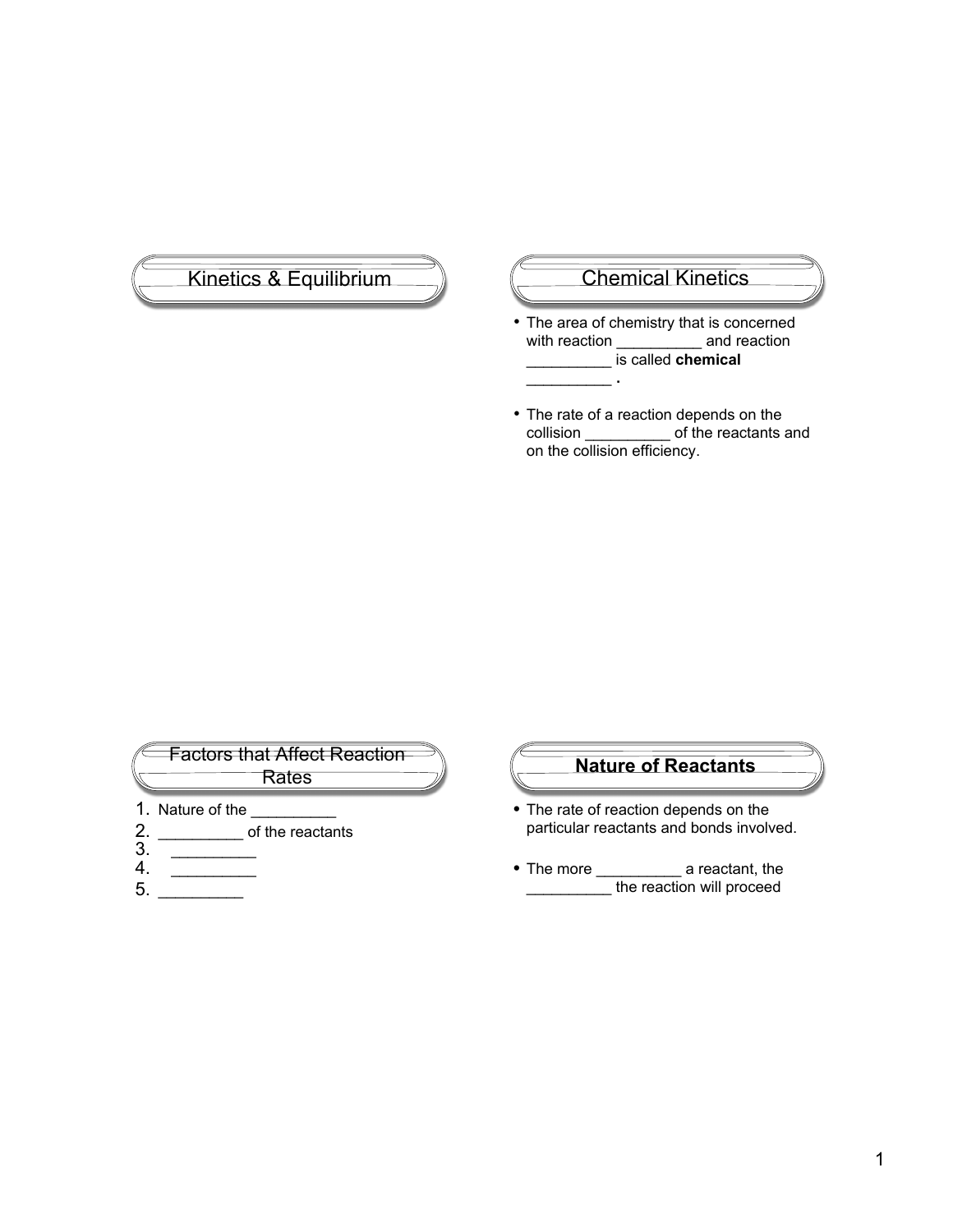### **Concentration**

- An  $\bullet$  in rate is expected if the concentration of one or more of the reactants \_\_\_\_\_\_\_\_\_\_\_\_\_\_\_.
- This is due to the increased number of

 $\frac{1}{2}$ 

• Higher concentration = more stuff to hit

#### Surface area

• If the surface area is increased, the are more frequent \_\_\_\_\_\_\_\_\_\_\_\_ leading to a faster reaction

### **Temperature**

• An increase in temperature increases the energy of the particles in a substance resulting in a greater number of effective collisions.

# **Catalyst**

- A \_\_\_\_\_\_\_\_\_\_\_ is a substance that changes the rate of a chemical reaction without itself being permanently consumed.
- An \_\_\_\_\_\_\_\_\_\_\_ slows down a chemical reaction without being used up
- A catalyst works by lowering the activation energy of the reaction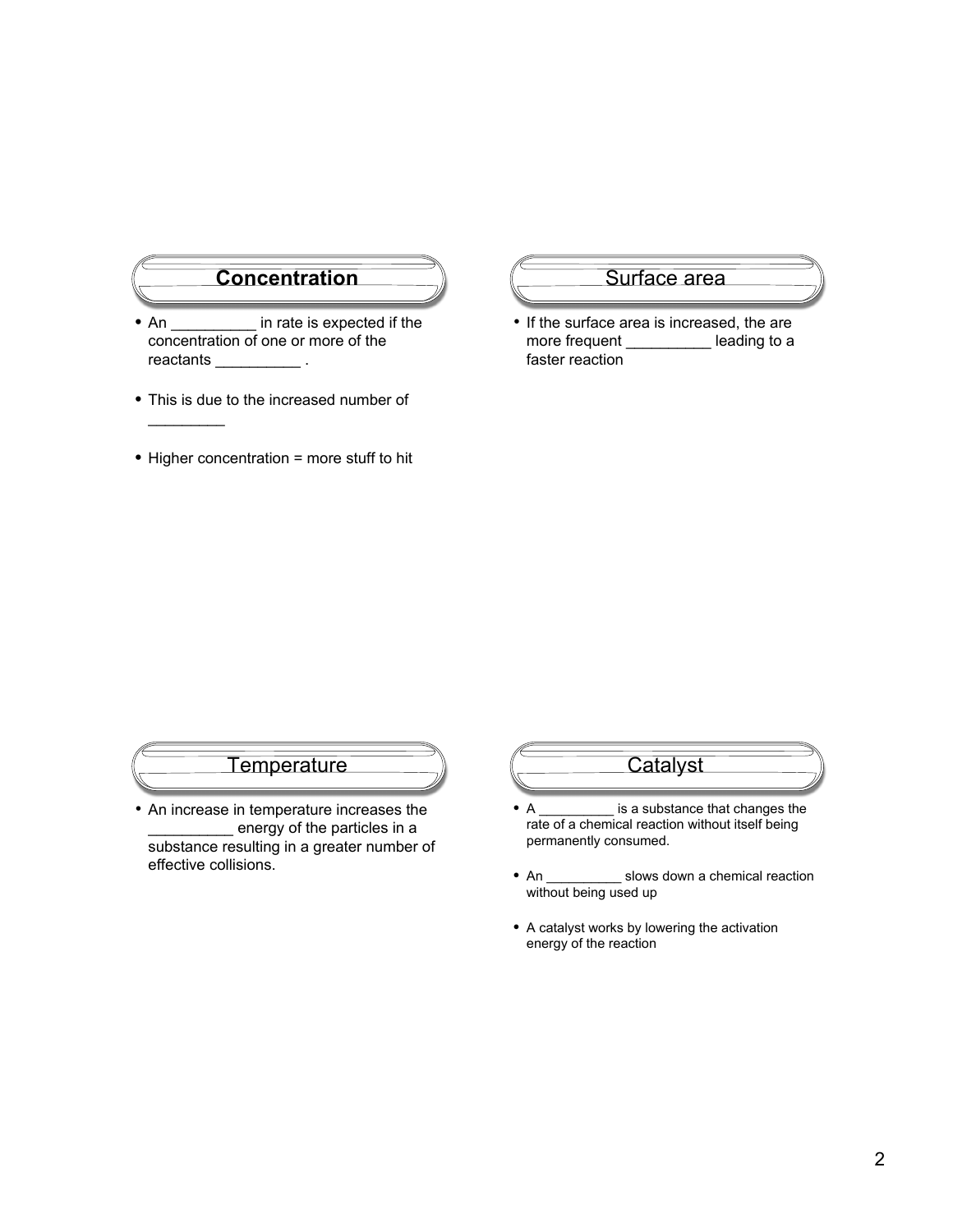#### Collision Theory

- In order for reactions to occur, 3 things must happen:
	- 1. Atoms or molecules must
	- 2. The must collide with the proper \_
	- 3. The must collide with sufficient

### **Activation Energy**

• Activation Energy the minimum amount of energy that particles must collide with to make a reaction occur



### LeChâtelier's Principle

• Le Châtelier's principle states that if a system at equilibrium is subjected to a stress, the equilibrium is shifted in the direction that tends to relieve the stress*.*



- Which way does the equilibrium shift if [CO] is increased
- Which way does the equilibrium shift if  $[CH<sub>4</sub>]$  is increased
- Which way does the equilibrium shift if  $[H_2]$  is increased
- Which way does the equilibrium shift if  $[H_2O]$  is increased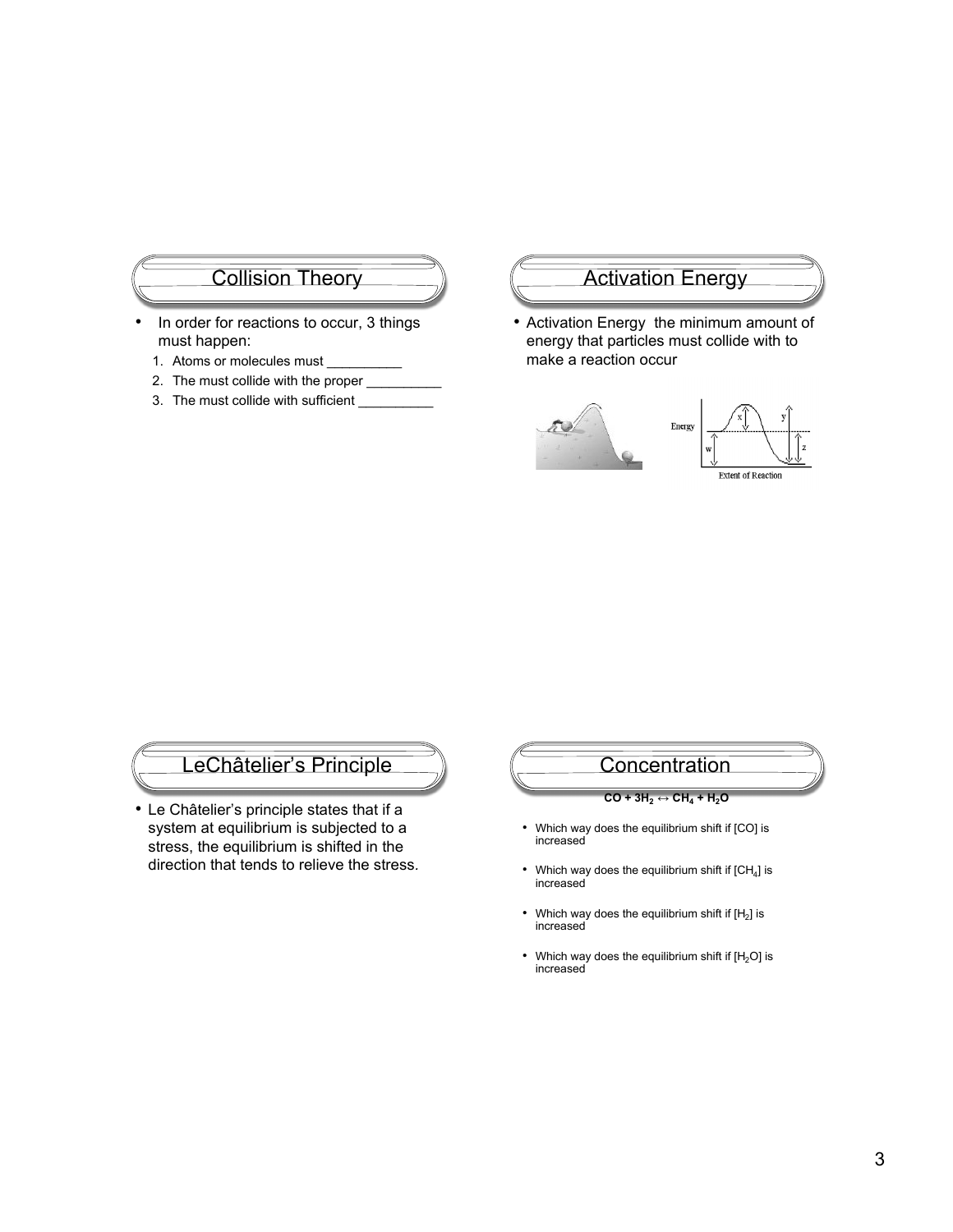# **Concentration**

- $N_2$  + 3H<sub>2</sub>  $\leftrightarrow$  2NH<sub>3</sub>
- Add  $N_2$
- Add  $H_2$
- Add  $NH<sub>3</sub>$
- Remove  $N_2$
- Remove  $H_2$
- Remove  $NH<sub>3</sub>$

#### **Temperature**

#### $CO + 3H_2 \leftrightarrow CH_4 + H_2O \Delta H = -206 \text{KJ}$

- Increase the temperature
- Decrease the temperature

### Volume & Pressure

- When doing volume & Pressure…you look at the number of moles
- $CO + 3H_2 \leftrightarrow CH_4 + H_2O$ <br>•  $4 \text{ moles}$  2 moles
- $4$  moles
- If you decrease the volume (which is increasing the pressure) you are getting cramped & the molecules will want to go to the side with the fewest # of moles)
- If you increase the volume (which is decreasing the pressure) you have room will want to go to the side with the most # of moles)

# Volume & Pressure

- $\cdot$  CO + 3H<sub>2</sub>  $\leftrightarrow$  CH<sub>4</sub> + H<sub>2</sub>O
- Increase the pressure
- Increase the volume
- Decrease the volume
- Decrease the pressure